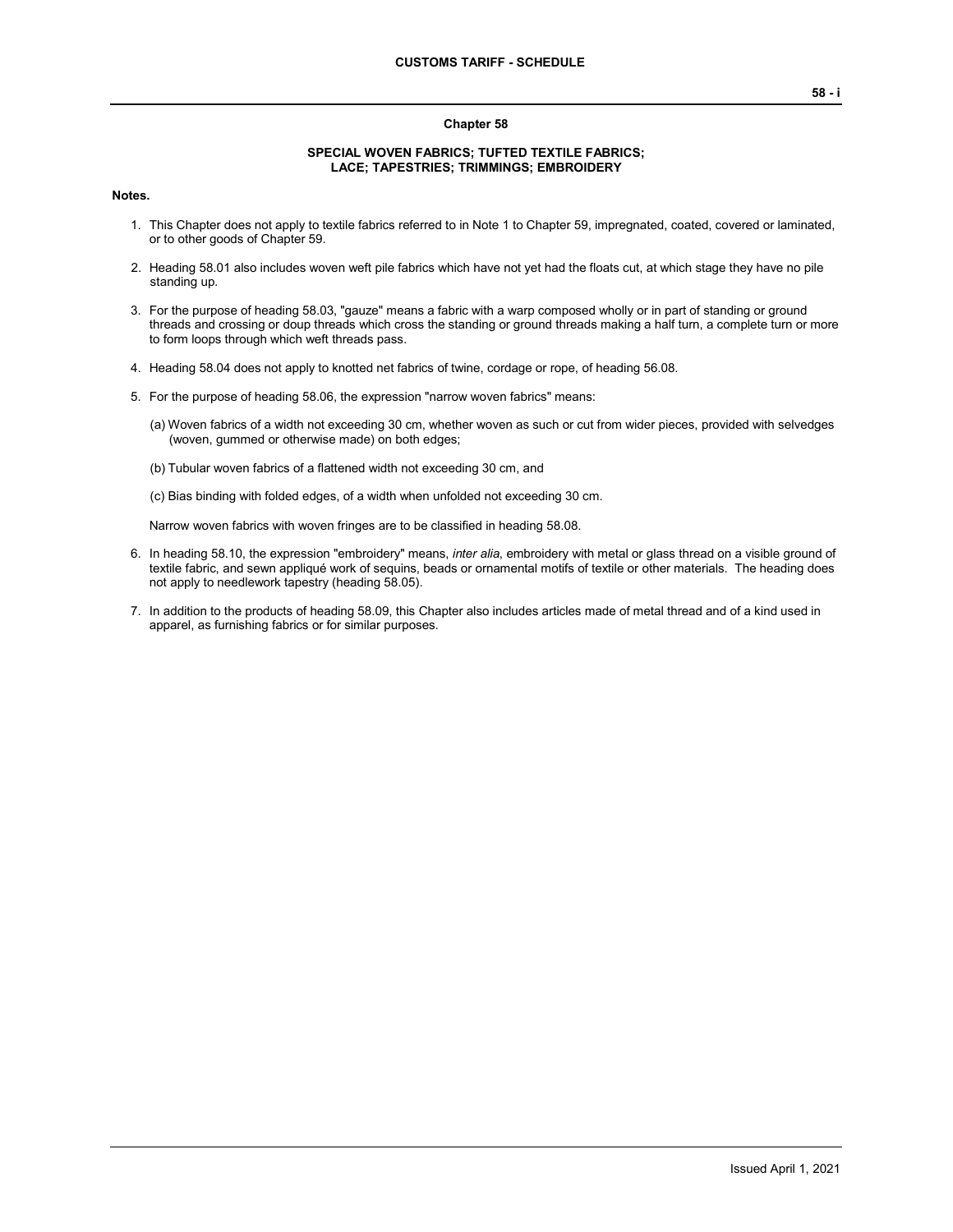## **CUSTOMS TARIFF - SCHEDULE**

| <b>Tariff</b><br><b>SS</b><br>Item | <b>Description of Goods</b>                                                               | Unit of<br>Meas. | <b>MFN</b><br><b>Tariff</b> | Applicable<br><b>Preferential Tariffs</b>                                                                                       |
|------------------------------------|-------------------------------------------------------------------------------------------|------------------|-----------------------------|---------------------------------------------------------------------------------------------------------------------------------|
| 58.01                              | Woven pile fabrics and chenille fabrics, other than fabrics of<br>heading 58.02 or 58.06. |                  |                             |                                                                                                                                 |
|                                    | 5801.10.00 00 -Of wool or fine animal hair                                                | <b>KGM</b>       | Free                        | LDCT, GPT, UST, MXT,<br>CIAT, CT, CRT, IT, NT,<br>SLT, PT, COLT, JT,<br>PAT, HNT, KRT, CEUT,<br>UAT, CPTPT,<br>UKT: Free        |
|                                    | -Of cotton:                                                                               |                  |                             |                                                                                                                                 |
|                                    | 5801.21.00 00 - - Uncut weft pile fabrics                                                 | <b>KGM</b>       | Free                        | LDCT, GPT, UST, MXT,<br>CIAT, CT, CRT, IT, NT,<br>SLT, PT, COLT, JT,<br>PAT, HNT, KRT, CEUT,<br>UAT, CPTPT,<br>UKT: Free        |
|                                    | 5801.22.00 00 - - Cut corduroy                                                            | KGM              | Free                        | LDCT, GPT, UST, MXT,<br>CIAT, CT, CRT, IT, NT,<br>SLT, PT, COLT, JT,<br>PAT, HNT, KRT, CEUT,<br>UAT, CPTPT,<br>UKT: Free        |
|                                    | 5801.23.00 00 - - Other weft pile fabrics                                                 | KGM              | Free                        | LDCT, UST, MXT, CIAT,<br>CT, CRT, IT, NT, SLT, PT,<br>COLT, JT, PAT, HNT,<br>KRT, CEUT, UAT,<br>CPTPT, UKT: Free                |
|                                    | 5801.26.00 00 - - Chenille fabrics                                                        | KGM              | Free                        | LDCT, GPT, UST, MXT,<br>CIAT, CT, CRT, IT, NT,<br>SLT, PT, COLT, JT,<br>PAT, HNT, KRT, CEUT,<br>UAT, CPTPT,<br><b>UKT: Free</b> |
|                                    | 5801.27.00 00 - - Warp pile fabrics                                                       | KGM              | Free                        | LDCT, GPT, UST, MXT,<br>CIAT, CT, CRT, IT, NT,<br>SLT, PT, COLT, JT,<br>PAT, HNT, KRT, CEUT,<br>UAT, CPTPT,<br>UKT: Free        |
|                                    | -Of man-made fibres:                                                                      |                  |                             |                                                                                                                                 |
|                                    | 5801.31.00 00 - - Uncut weft pile fabrics                                                 | KGM              | Free                        | LDCT, UST, MXT, CIAT,<br>CT, CRT, IT, NT, SLT, PT,<br>COLT, JT, PAT, HNT,<br>KRT, CEUT, UAT,<br>CPTPT, UKT: Free                |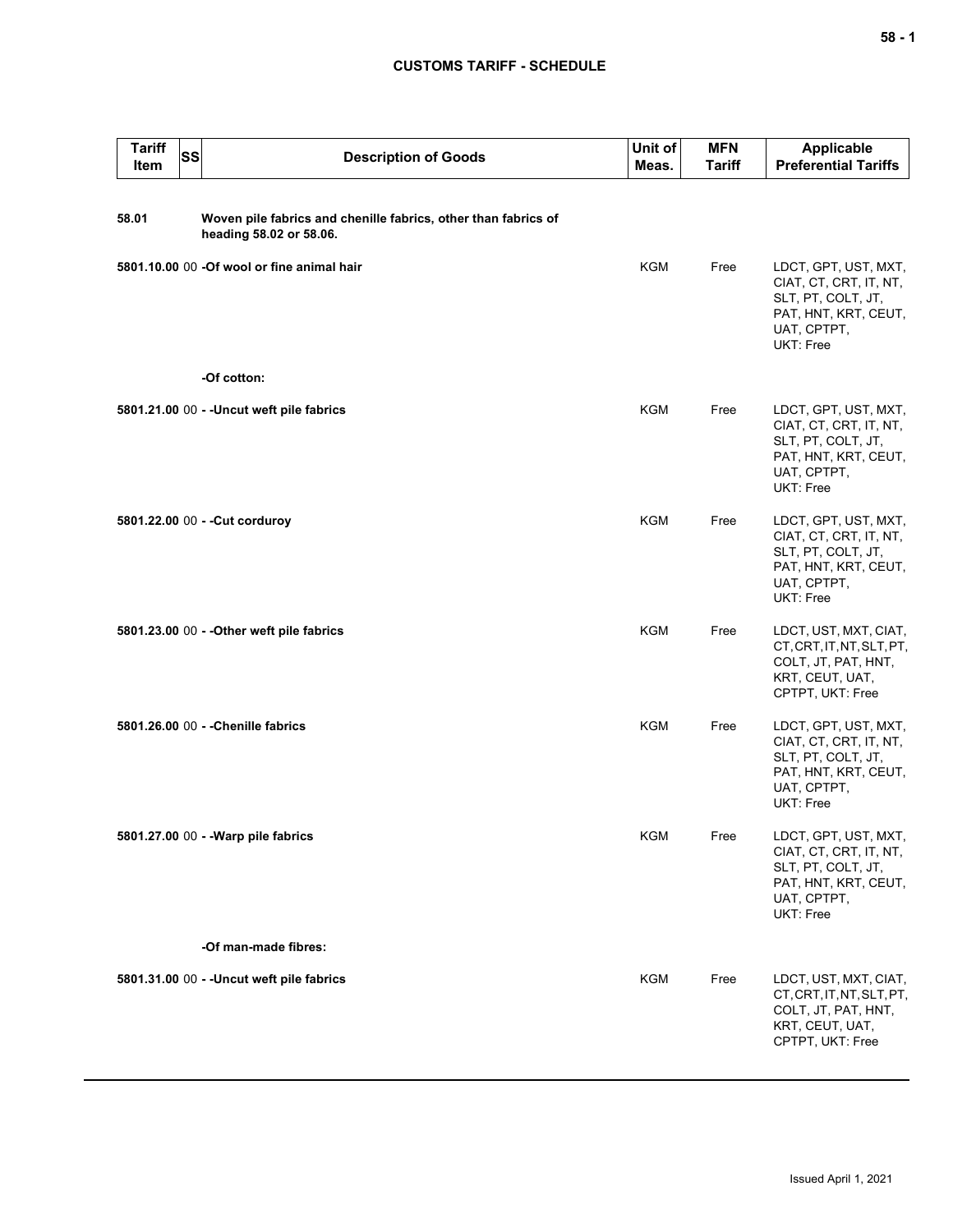| <b>Tariff</b><br><b>SS</b><br>Item | <b>Description of Goods</b>                                                                                                                                      | Unit of<br>Meas. | <b>MFN</b><br><b>Tariff</b> | Applicable<br><b>Preferential Tariffs</b>                                                                                |
|------------------------------------|------------------------------------------------------------------------------------------------------------------------------------------------------------------|------------------|-----------------------------|--------------------------------------------------------------------------------------------------------------------------|
|                                    | 5801.32.00 00 - - Cut corduroy                                                                                                                                   | <b>KGM</b>       | Free                        | LDCT, GPT, UST, MXT,<br>CIAT, CT, CRT, IT, NT,<br>SLT, PT, COLT, JT,<br>PAT, HNT, KRT, CEUT,<br>UAT, CPTPT,<br>UKT: Free |
|                                    | 5801.33.00 00 - - Other weft pile fabrics                                                                                                                        | KGM              | Free                        | LDCT, GPT, UST, MXT,<br>CIAT, CT, CRT, IT, NT,<br>SLT, PT, COLT, JT,<br>PAT, HNT, KRT, CEUT,<br>UAT, CPTPT,<br>UKT: Free |
|                                    | 5801.36.00 00 - - Chenille fabrics                                                                                                                               | KGM              | Free                        | LDCT, GPT, UST, MXT,<br>CIAT, CT, CRT, IT, NT,<br>SLT, PT, COLT, JT,<br>PAT, HNT, KRT, CEUT,<br>UAT, CPTPT,<br>UKT: Free |
|                                    | 5801.37.00 00 - - Warp pile fabrics                                                                                                                              | KGM              | Free                        | LDCT, GPT, UST, MXT,<br>CIAT, CT, CRT, IT, NT,<br>SLT, PT, COLT, JT,<br>PAT, HNT, KRT, CEUT,<br>UAT, CPTPT,<br>UKT: Free |
|                                    | 5801.90.00 00 - Of other textile materials                                                                                                                       | KGM              | Free                        | LDCT, GPT, UST, MXT,<br>CIAT, CT, CRT, IT, NT,<br>SLT, PT, COLT, JT,<br>PAT, HNT, KRT, CEUT,<br>UAT, CPTPT,<br>UKT: Free |
| 58.02                              | Terry towelling and similar woven terry fabrics, other than narrow<br>fabrics of heading 58.06; tufted textile fabrics, other than products of<br>heading 57.03. |                  |                             |                                                                                                                          |
|                                    | -Terry towelling and similar woven terry fabrics, of cotton:                                                                                                     |                  |                             |                                                                                                                          |
|                                    | 5802.11.00 00 - - Unbleached                                                                                                                                     | <b>KGM</b>       | Free                        | LDCT, GPT, UST, MXT,<br>CIAT, CT, CRT, IT, NT,<br>SLT, PT, COLT, JT,<br>PAT, HNT, KRT, CEUT,<br>UAT, CPTPT,<br>UKT: Free |
| 5802.19.00 00 - - Other            |                                                                                                                                                                  | <b>KGM</b>       | Free                        | LDCT, GPT, UST, MXT,<br>CIAT, CT, CRT, IT, NT,<br>SLT, PT, COLT, JT,<br>PAT, HNT, KRT, CEUT,<br>UAT, CPTPT,<br>UKT: Free |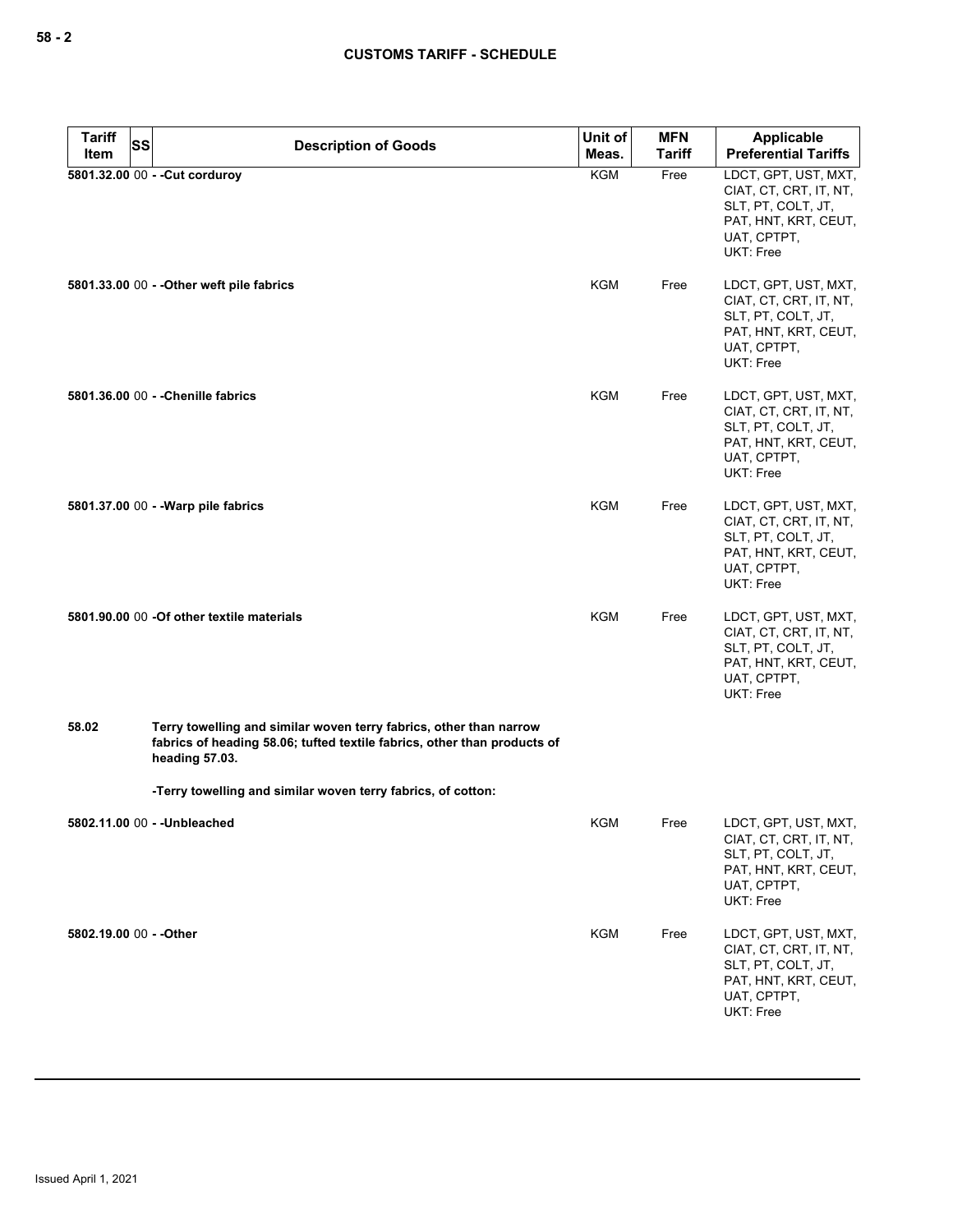| <b>Tariff</b><br><b>SS</b> |                                                                                                                                                                                             | Unit of    | <b>MFN</b>    | Applicable                                                                                                               |
|----------------------------|---------------------------------------------------------------------------------------------------------------------------------------------------------------------------------------------|------------|---------------|--------------------------------------------------------------------------------------------------------------------------|
| Item                       | <b>Description of Goods</b>                                                                                                                                                                 | Meas.      | <b>Tariff</b> | <b>Preferential Tariffs</b>                                                                                              |
|                            | 5802.20.00 00 -Terry towelling and similar woven terry fabrics, of other textile materials                                                                                                  | KGM        | Free          | LDCT, UST, MXT, CIAT,<br>CT, CRT, IT, NT, SLT, PT,<br>COLT, JT, PAT, HNT,<br>KRT, CEUT, UAT,<br>CPTPT, UKT: Free         |
|                            | 5802.30.00 00 - Tufted textile fabrics                                                                                                                                                      | KGM        | Free          | LDCT, UST, MXT, CIAT,<br>CT, CRT, IT, NT, SLT, PT,<br>COLT, JT, PAT, HNT,<br>KRT, CEUT, UAT,<br>CPTPT, UKT: Free         |
|                            | 5803.00.00 00 Gauze, other than narrow fabrics of heading 58.06.                                                                                                                            | KGM        | Free          | LDCT, GPT, UST, MXT,<br>CIAT, CT, CRT, IT, NT,<br>SLT, PT, COLT, JT,<br>PAT, HNT, KRT, CEUT,<br>UAT, CPTPT,<br>UKT: Free |
| 58.04                      | Tulles and other net fabrics, not including woven, knitted or crocheted<br>fabrics; lace in the piece, in strips or in motifs, other than fabrics of<br>headings 60.02 to 60.06.            |            |               |                                                                                                                          |
|                            | 5804.10.00 00 - Tulles and other net fabrics                                                                                                                                                | <b>KGM</b> | Free          | LDCT, GPT, UST, MXT,<br>CIAT, CT, CRT, IT, NT,<br>SLT, PT, COLT, JT,<br>PAT, HNT, KRT, CEUT,<br>UAT, CPTPT,<br>UKT: Free |
|                            | -Mechanically made lace:                                                                                                                                                                    |            |               |                                                                                                                          |
|                            | 5804.21.00 00 - - Of man-made fibres                                                                                                                                                        | KGM        | Free          | LDCT, UST, MXT, CIAT,<br>CT, CRT, IT, NT, SLT, PT,<br>COLT, JT, PAT, HNT,<br>KRT, CEUT, UAT,<br>CPTPT, UKT: Free         |
|                            | 5804.29.00 00 - - Of other textile materials                                                                                                                                                | KGM        | Free          | LDCT, GPT, UST, MXT,<br>CIAT, CT, CRT, IT, NT,<br>SLT, PT, COLT, JT,<br>PAT, HNT, KRT, CEUT,<br>UAT, CPTPT,<br>UKT: Free |
|                            | 5804.30.00 00 -Hand-made lace                                                                                                                                                               | KGM        | Free          | LDCT, GPT, UST, MXT,<br>CIAT, CT, CRT, IT, NT,<br>SLT, PT, COLT, JT,<br>PAT, HNT, KRT, CEUT,<br>UAT, CPTPT,<br>UKT: Free |
| 5805.00                    | Hand-woven tapestries of the type Gobelins, Flanders, Aubusson,<br>Beauvais and the like, and needle-worked tapestries (for example, petit<br>point, cross stitch), whether or not made up. |            |               |                                                                                                                          |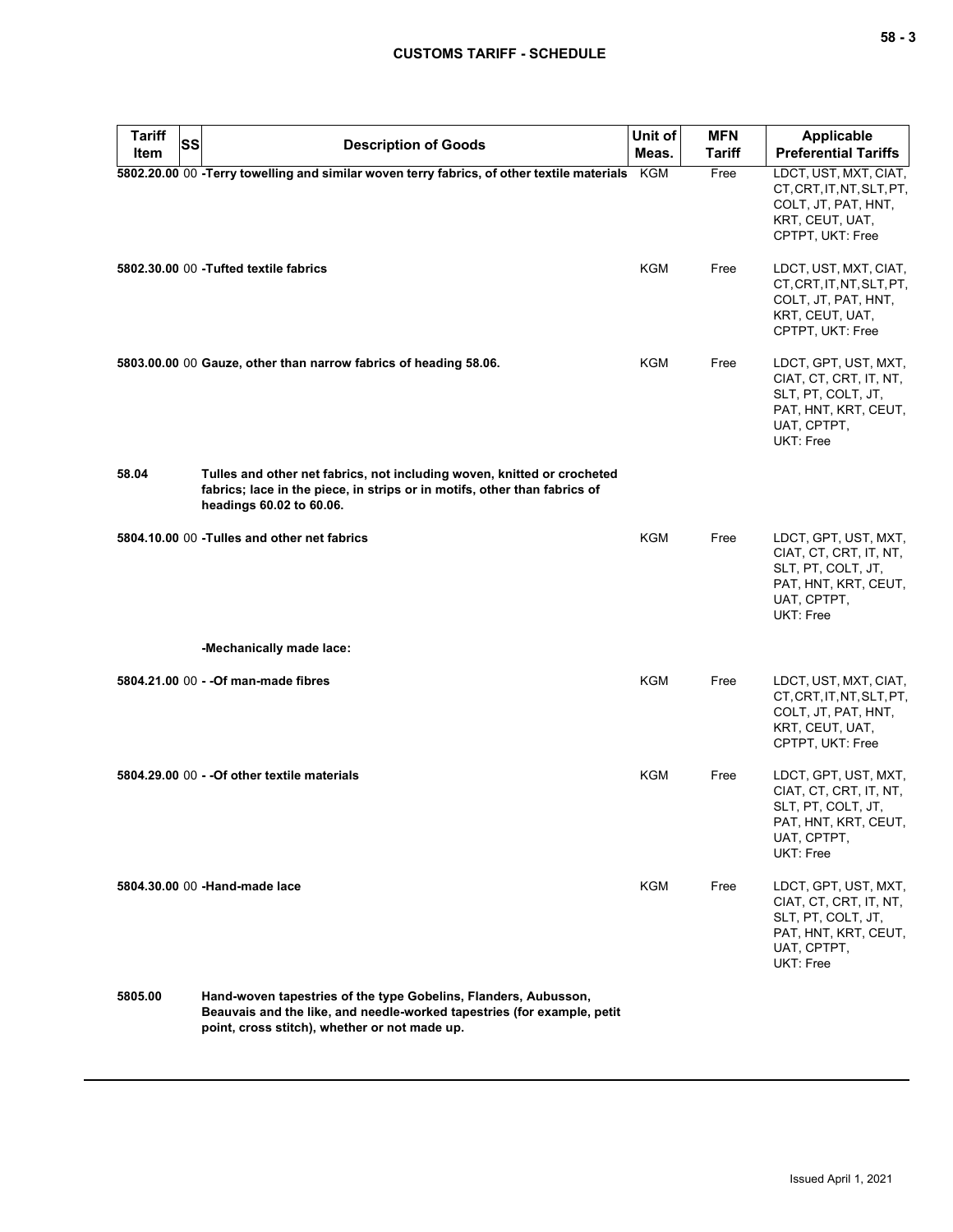| <b>Tariff</b><br><b>SS</b><br>Item | <b>Description of Goods</b>                                                                                                                                | Unit of<br>Meas.                | <b>MFN</b><br><b>Tariff</b> | Applicable<br><b>Preferential Tariffs</b>                                                                                          |
|------------------------------------|------------------------------------------------------------------------------------------------------------------------------------------------------------|---------------------------------|-----------------------------|------------------------------------------------------------------------------------------------------------------------------------|
|                                    | 5805.00.10 00 - - - Hand-woven tapestries                                                                                                                  | <b>KGM</b>                      | Free                        | LDCT, GPT, UST, MXT,<br>CIAT, CT, CRT, IT, NT,<br>SLT, PT, COLT, JT,<br>PAT, HNT, KRT, CEUT,<br>UAT, CPTPT,<br>UKT: Free           |
| 5805.00.90 00 - - - Other          |                                                                                                                                                            | <b>KGM</b>                      | 14%                         | LDCT, UST, MXT, CIAT,<br>CT, CRT, IT, NT, SLT, PT,<br>COLT, JT, PAT, HNT,<br>KRT, CEUT, UAT,<br>CPTPT, UKT: Free                   |
| 58.06                              | Narrow woven fabrics, other than goods of heading 58.07; narrow<br>fabrics consisting of warp without weft assembled by means of an<br>adhesive (bolducs). |                                 |                             |                                                                                                                                    |
|                                    | 5806.10.00 00 - Woven pile fabrics (including terry towelling and similar terry fabrics)<br>and chenille fabrics                                           | <b>KGM</b>                      | Free                        | AUT, NZT, LDCT, GPT,<br>UST, MXT, CIAT, CT,<br>CRT, IT, NT, SLT, PT,<br>COLT, JT, PAT, HNT,<br>KRT, CEUT, UAT,<br>CPTPT, UKT: Free |
|                                    | 5806.20.00 00 -Other woven fabrics, containing by weight 5% or more of elastomeric<br>varn or rubber thread                                                | KGM                             | Free                        | LDCT, GPT, UST, MXT,<br>CIAT, CT, CRT, IT, NT,<br>SLT, PT, COLT, JT,<br>PAT, HNT, KRT, CEUT,<br>UAT, CPTPT,<br>UKT: Free           |
|                                    | -Other woven fabrics:                                                                                                                                      |                                 |                             |                                                                                                                                    |
| 5806.31.00 00 - - Of cotton        |                                                                                                                                                            | <b>KGM</b>                      | Free                        | LDCT, UST, MXT, CIAT,<br>CT, CRT, IT, NT, SLT, PT,<br>COLT, JT, PAT, HNT,<br>KRT, CEUT, UAT,<br>CPTPT, UKT: Free                   |
| 5806.32.00                         | - - Of man-made fibres                                                                                                                                     |                                 | Free                        | LDCT, GPT, UST, MXT,<br>CIAT, CT, CRT, IT, NT,<br>SLT, PT, COLT, JT,<br>PAT, HNT, KRT, CEUT,<br>UAT, CPTPT,<br><b>UKT: Free</b>    |
|                                    | -----Of polyesters:                                                                                                                                        | <b>KGM</b><br><b>KGM</b><br>KGM |                             |                                                                                                                                    |
|                                    | 5806.39.00 00 - - Of other textile materials                                                                                                               | <b>KGM</b>                      | Free                        | LDCT, GPT, UST, MXT,<br>CIAT, CT, CRT, IT, NT,<br>SLT, PT, COLT, JT,<br>PAT, HNT, KRT, CEUT,<br>UAT, CPTPT,<br>UKT: Free           |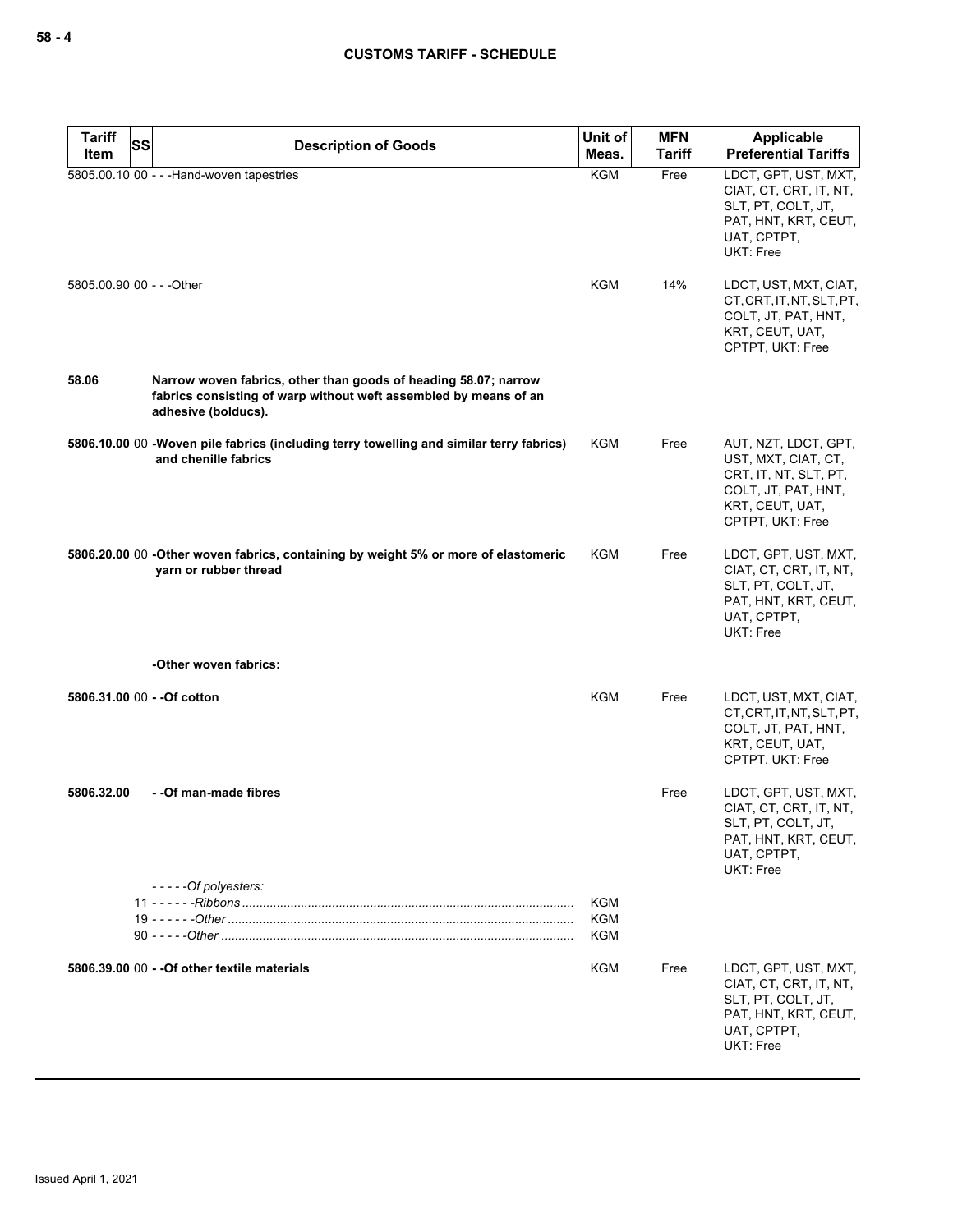| <b>Tariff</b>         | SS<br><b>Description of Goods</b>                                                                                                                                                                                       | Unit of    | <b>MFN</b>    | <b>Applicable</b>                                                                                                                  |
|-----------------------|-------------------------------------------------------------------------------------------------------------------------------------------------------------------------------------------------------------------------|------------|---------------|------------------------------------------------------------------------------------------------------------------------------------|
| Item                  |                                                                                                                                                                                                                         | Meas.      | <b>Tariff</b> | <b>Preferential Tariffs</b>                                                                                                        |
|                       | 5806.40.00 00 -Fabrics consisting of warp without weft assembled by means of an<br>adhesive (bolducs)                                                                                                                   | <b>KGM</b> | Free          | LDCT, UST, MXT, CIAT,<br>CT, CRT, IT, NT, SLT, PT,<br>COLT, JT, PAT, HNT,<br>KRT, CEUT, UAT,<br>CPTPT, UKT: Free                   |
| 58.07                 | Labels, badges and similar articles of textile materials, in the piece, in<br>strips or cut to shape or size, not embroidered.                                                                                          |            |               |                                                                                                                                    |
| 5807.10.00 00 - Woven |                                                                                                                                                                                                                         | <b>KGM</b> | Free          | AUT, NZT, LDCT, GPT,<br>UST, MXT, CIAT, CT,<br>CRT, IT, NT, SLT, PT,<br>COLT, JT, PAT, HNT,<br>KRT, CEUT, UAT,<br>CPTPT, UKT: Free |
| 5807.90.00 00 -Other  |                                                                                                                                                                                                                         | <b>KGM</b> | Free          | LDCT, GPT, UST, MXT,<br>CIAT, CT, CRT, IT, NT,<br>SLT, PT, COLT, JT,<br>PAT, HNT, KRT, CEUT,<br>UAT, CPTPT,<br><b>UKT: Free</b>    |
| 58.08                 | Braids in the piece; ornamental trimmings in the piece, without<br>embroidery, other than knitted or crocheted; tassels, pompons and<br>similar articles.                                                               |            |               |                                                                                                                                    |
|                       | 5808.10.00 00 -Braids in the piece                                                                                                                                                                                      | <b>KGM</b> | Free          | LDCT, GPT, UST, MXT,<br>CIAT, CT, CRT, IT, NT,<br>SLT, PT, COLT, JT,<br>PAT, HNT, KRT, CEUT,<br>UAT, CPTPT,<br><b>UKT: Free</b>    |
| 5808.90.00 00 -Other  |                                                                                                                                                                                                                         | <b>KGM</b> | Free          | LDCT, UST, MXT, CIAT,<br>CT, CRT, IT, NT, SLT, PT,<br>COLT, JT, PAT, HNT,<br>KRT, CEUT, UAT,<br>CPTPT, UKT: Free                   |
|                       | 5809.00.00 00 Woven fabrics of metal thread and woven fabrics of metallized yarn of<br>heading 56.05, of a kind used in apparel, as furnishing fabrics or for<br>similar purposes, not elsewhere specified or included. | KGM        | Free          | LDCT, UST, MXT, CIAT,<br>CT, CRT, IT, NT, SLT, PT,<br>COLT, JT, PAT, HNT,<br>KRT, CEUT, UAT,<br>CPTPT, UKT: Free                   |
| 58.10                 | Embroidery in the piece, in strips or in motifs.                                                                                                                                                                        |            |               |                                                                                                                                    |
|                       | 5810.10.00 00 -Embroidery without visible ground                                                                                                                                                                        | <b>KGM</b> | Free          | LDCT, GPT, UST, MXT,<br>CIAT, CT, CRT, IT, NT,<br>SLT, PT, COLT, JT,<br>PAT, HNT, KRT, CEUT,<br>UAT, CPTPT,<br>UKT: Free           |
|                       | -Other embroidery:                                                                                                                                                                                                      |            |               |                                                                                                                                    |